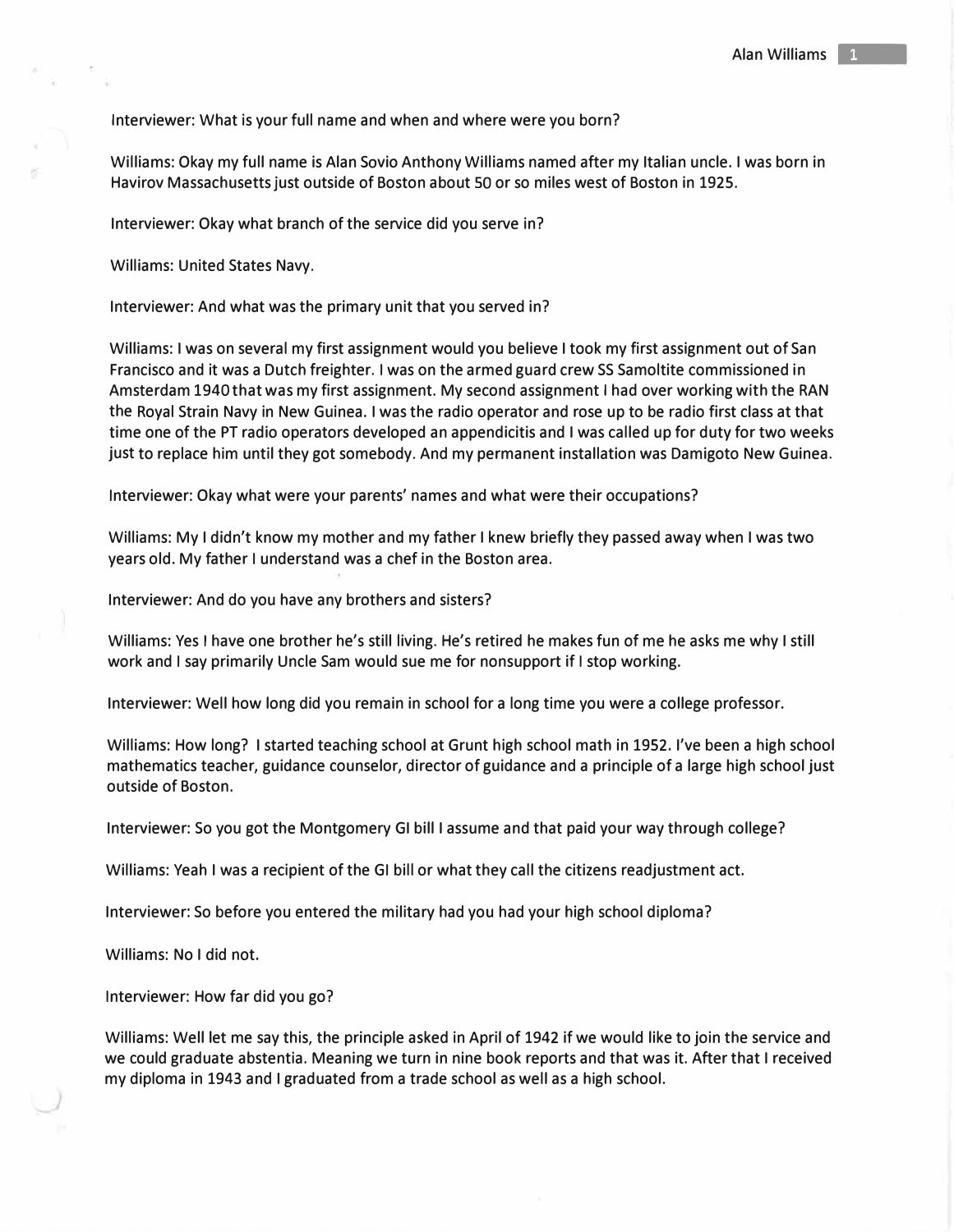## Interviewer: Do you have any recollections of the great depression?

Williams: Not really I grew up in an Italian background two tenant house and we ate typical Italian meals. No not really we were probably I would say lower middle class or something of that nature I would say as I look back at it retrospectively.

Interviewer: So it didn't really affect your family?

Williams: No I don't think it did. They were hard working my grandfather was a skillful organ repair person. He serviced organs can carousels or marry-go-rounds in churches and he was quite in depth at that. He had a good reputation of fixing those organs, organs now are more digital and electronic and it was the bellows and different things of that nature that he worked with.

Interviewer: Were you old enough to have had a job before your time in the service?

Williams: Yes I worked as a bag boy in a small Italian grocery store at 25 cents an hour.

Interviewer: Okay before Pearl Harbor how seriously did you take the threat to American from the Nazis and the Japanese?

Williams: I had no idea of course survival was the name of the game in my background. I knew when I saw in 1939 that the Nazis invaded September 1, 1939 they invaded Poland I saw something is going to happen. And something apparently two years later you saw of course Pearl Harbor December 7, 1941.

Interviewer: So I guess you got your information by reading the newspapers?

Williams: Well not really I guess I got maybe through the radio. We subscribed to no newspapers the only newspapers out was the AL Progresso was the Italian newspaper that my grandmother and grandfather took from time to time. I bought copies of it when I was in town.

Interviewer: Did you still have family in Italy at this time? Did you have family in Italy?

Williams: I understand yeah my I understand on my father's side my parents father's side came from Northern Via Chancla and on my mother's side I understand they came from Naples.

Interviewer: So I guess it did seem remote to you, you didn't feel like this was really affecting you.

Williams: No no everybody was trying to Americanize everybody and I somewhat felt a little bit concerned here I was Italian more or less. And many people say well me Williams well Williams is actually Guglieherme. When my grandfather came over in 1904 he came over with the name Giuseppe Greneth Guglieherme simply meaning Joseph Williams. Just as if Giuseppe Verde were to come here he would be Joseph Green so that's how we got the name I got the name Williams.

Interviewer: Do you recall where you were and how you heard the news of the attack on Pearl Harbor on December 7, 1941?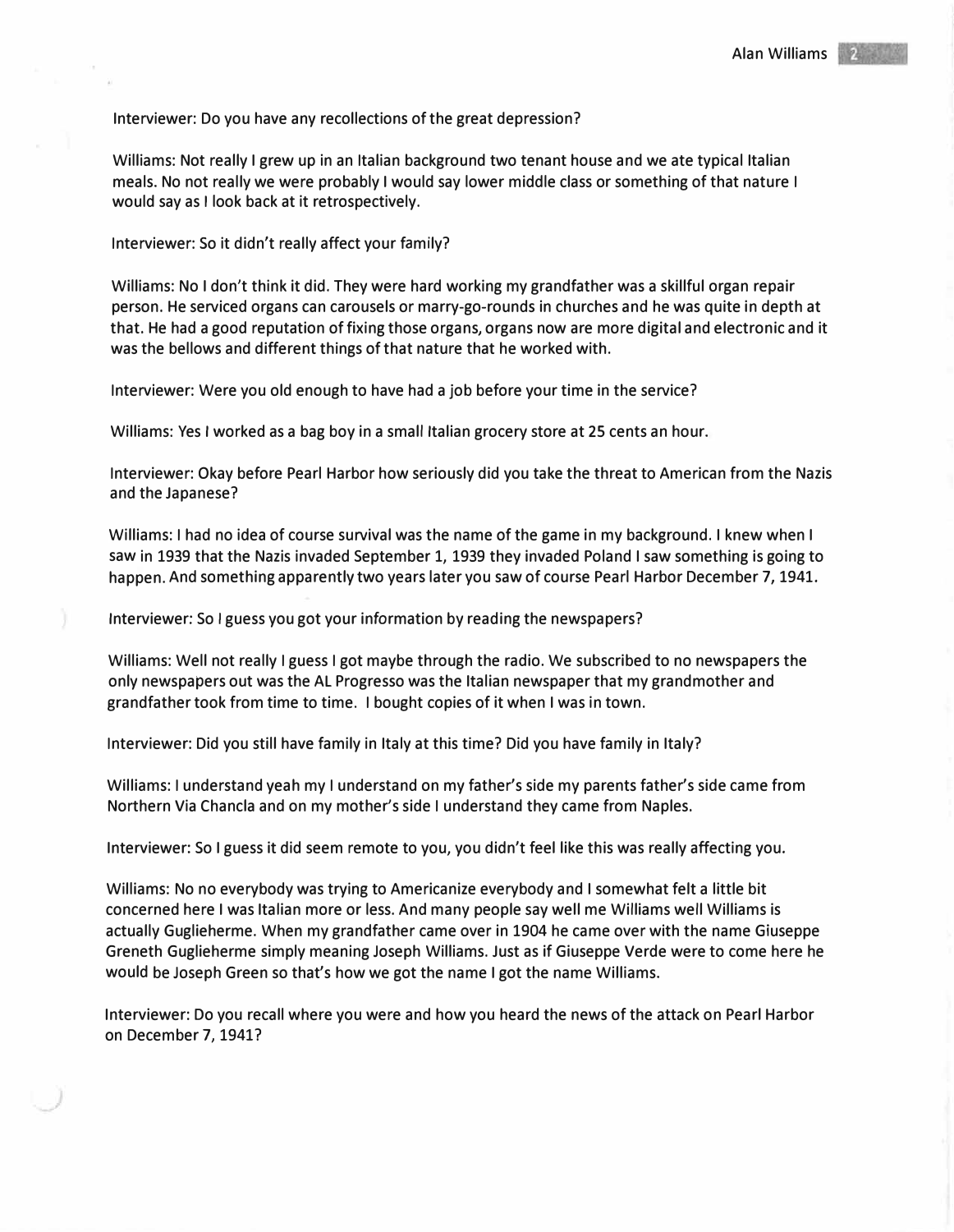Williams: Yeah I heard it when I was in school. I was in junior trade school learning how or trying to learn how to be a printer. And that's how I learned it through the radio not the intercom system but through the school itself.

Interviewer: And at this time was it like that night or was it right then and you were hearing the news how

Williams: Yeah I thought it was yes I saw we had no television of course at that time I heard it through the radio. We had a little tall radio the night I recall I wish I knew where it was it was a Zenith radio and one of my uncles bought it for my grandmother.

Interviewer: Did you listen to the FDR speech "A Day Which Shall Live in Infamy" the following day?

Williams: Yeah we shall have no fear except fear itself yes that is so correct I hear that so many times.

Interviewer: Did you feel at that time that war would reach American shores?

Williams: No

Interviewer: And did it touch your life?

Williams: No I had no idea that it would come to our shores although living on the coast as we did we had to have some cautions. Our headlights we had blacken half way through and then of course there were gas stamps that had A, B, and C gas stamps. And silver was scarce and stockings were scarce as well too.

Interviewer: Well with all of these rations going on did you approve of the way FDR handled his office at the beginning of the war?

Williams: I thought he was rather sensitive. The thing is I look back on it now I keep on wondering of the intelligence of that time now we are concerned about the intelligence of 9/11 but I feel and I may be there's an old saying from Shakespeare "Cove Ye Sake Ye Oh Las" and last of teaching school was not out guessing the people in Washington. I think there are very courageous men and women there but I keep in wondering why the ships were lined up so methodically and the airplanes on the strip were lines up so methodically. And as I think at times you will find out we did have the intelligence but they couldn't believe it as I couldn't believe it myself. They said no no no you know they should have known what was happening but we'll never know what the answer is on that.

Interviewer: So I can see a similarity between 9/11 and all of the stuff that's going on now and the Pearl Harbor and how we should have known something. But all the channels weren't working together.

Williams: Yeah apparently that was the case I understand that could be some analogy of the civil thing. I hope this thing they are settling in relative to 9/11 gets put away and you know that past is the past what has been done has been done. Let's not look at job and decide with anybody what would you do in the late circumstances. I think if they knew you know for certain you know there are many things that many of us do on one day and the next day you have the same scenario and we act differently.

Interviewer: When did you realize if you were drafted or were you enlisted?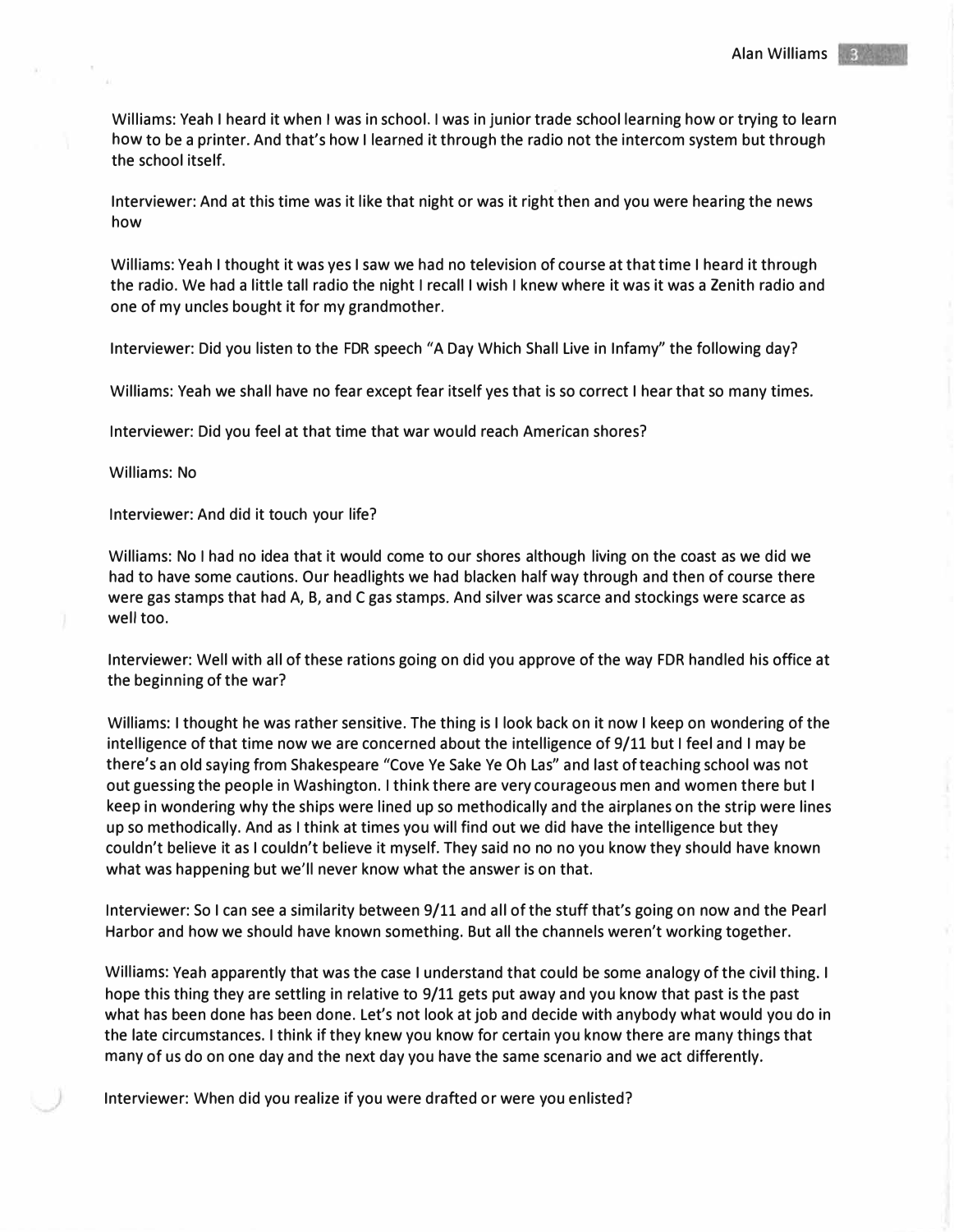Williams: No I enlisted in the Navy yes ma'am.

Interviewer: And when you enlisted did you have a preference to what branch of service or

Williams: Yes I did I had a preference for the United States Navy. Being on the coast I like the water among other things.

Interviewer: What kind of military task did you preform? When you got enlisted did you want something like infantry, artillery, engineer I don't know what types of things they do on the ships?

Williams: Okay it doesn't work that way. They gave me a test and the test was they knew that I handled the line and type printing. It used to be a large machine and was metal and you type it out and you get little metal things for the newspaper. So I was a line a type operator and so they found out about you know as they interview you so they said well you would be good to go to radio school. So I went to radio school at Miami University at Oxford and from there I they asked me what type of and I said okay I would like to go into the submarines. Well it didn't happen primarily because I had a punctured ear drum. So I couldn't go in into the submarine service because of that.

Interviewer: The pressure?

Williams: The pressure yes.

Interviewer: Okay so you were tested for skill and IQ levels and did your well your civilian job did affect your military job so where did you do your basic training?

Williams: I did my basic training up in Samson. That is on the five Finger Lakes the Seneca up there in New York. I was one of the first to go to boot camp up there they had just opened that up. They used to go to either Norfolk or San Diego or the Great Lakes area. They opened up a base up there in the Sampson a naval base off one of the Finger Lakes.

Interviewer: And when were you selected for more specialized training?

Williams: I never had I only had that one type of training for five months yeah.

Interviewer: What was your impression of your fellow recruits?

Williams: They were from around the area and they were some of the people that I knew and so there was some degree of bonding there. Though basically they were not they were mostly from the Boston Bay area you know my area. In fact one of the fellows that I went in with was a classmate of mine.

Interviewer: Was this your first time away from home or the greatest distance you had traveled from your hometown?

Williams: Yes it was. I believe I guess just before school started each year I hitchhiked to New York to see the Yankees play to see Joe DiMaggio play. And it was that was the furthest I'd ever been from Boston to New York City to Yankee stadium. It was very delightful.

Interviewer: Did you participate in any maneuvers stateside?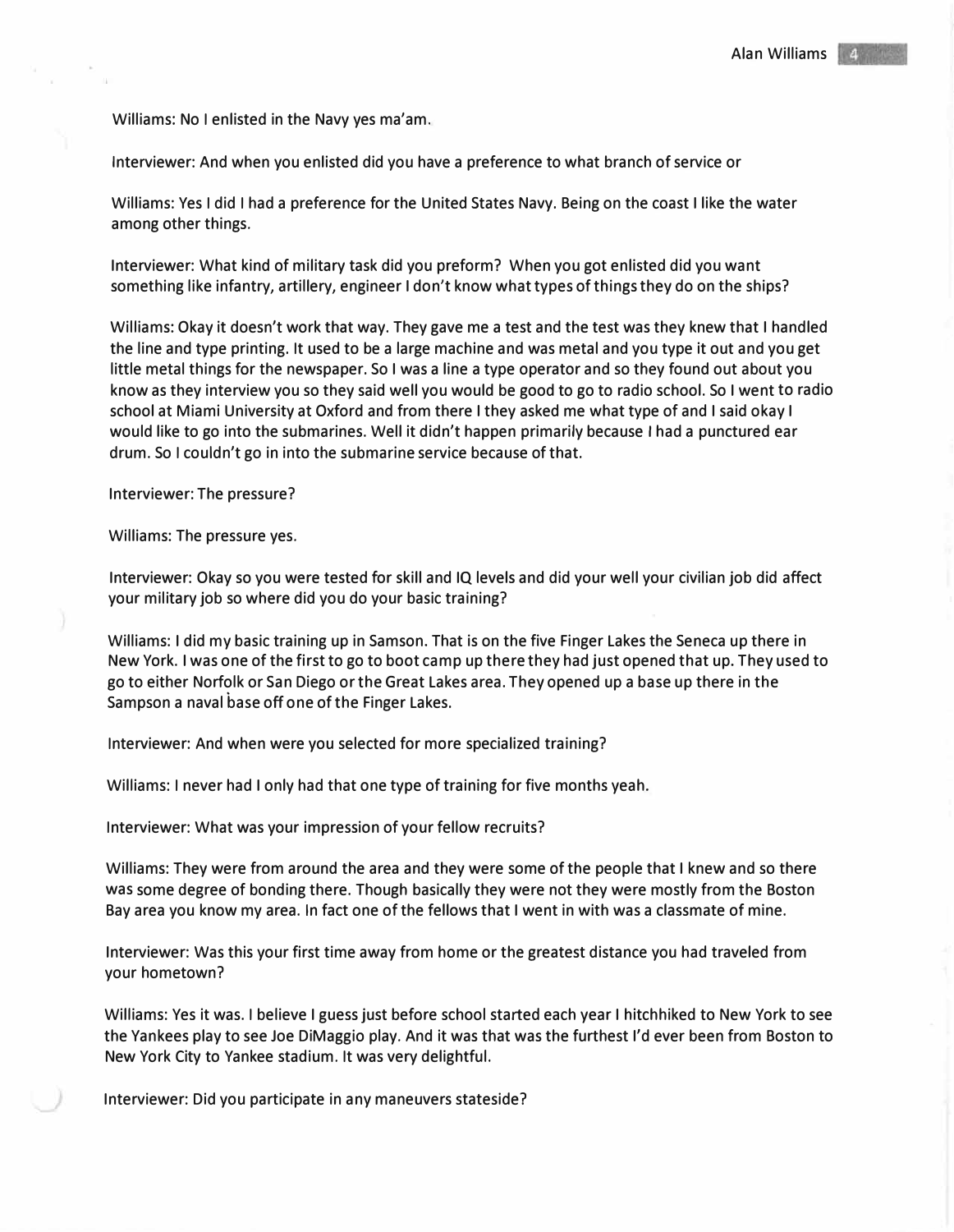Williams: No, no state none at all my first ship as I say was a Dutch freighter so there was no I was not engaged in any maneuvers at all.

Interviewer: How good did you think your training was for the task ahead of you?

Williams: Well I thought it was sufficient. I was a first class and when I went in I was a seaman and a seaman and then seaman twice and then I got third class second class and first class. So I think it trained me quite well.

Interviewer: And so I guess you felt like you were prepared to fight?

Williams: Not really I think I was prepared to do radio work not necessarily fight no. The only time I had was when I did boot training and that was the only time I had a riffle I had never had anything. In our barracks we had riffles we never they were just stacked up but that was about it.

Interviewer: How good were the living conditions in the camps while you were training?

Williams: I thought it was good the food was good and of course it was a large area. And I'm not prudish but I'm sort of a private person and I had to take a shower with eight million guys you know and that was a little bit disconcerting to me but anyway I got into the swim of things and no problem at all on that.

Interviewer: So after your training what unit did you move to? You moved to

Williams: Well they shipped me over by train they shipped a bunch of us in cattle cars. They shipped us from Boston to San Francisco and that was the waiting station to get your assignment some people were. And then I saw you know there was Alcatraz you could see there were battleships there were destroyers. There was an aircraft carrier and I said you I said I'd like to get on one of those things. And I wound up on a Dutch freighter.

Interviewer: Did your unit travel overseas?

Williams: No unit it was just a group. There was gunners mates and there was radio operators and of course there was a Dutch crew a Dutch cook and so forth. But no I had no unit what so ever. But when I went over into New Guiney I was a part of the naval crew working with the royal string of the navy.

Interviewer: And so you departed from San Francisco?

Williams: Yes from San Francisco went to New Guiney.

Interviewer: How long was that trip?

Williams: Gosh I don't remember I know we stopped in the Fiji Islands we stopped in Samoa. And it was very delightful just to you know just excited. We had a couple of bulletins of submarines Japanese submarines in the area but no problem there. We were just a little bit concerned by that. And as we crossed the equator we had a great festivity there. I am now a shell back that means that any person crossing the equator they call them a shell back. And it was quite a riot it was an experience for me.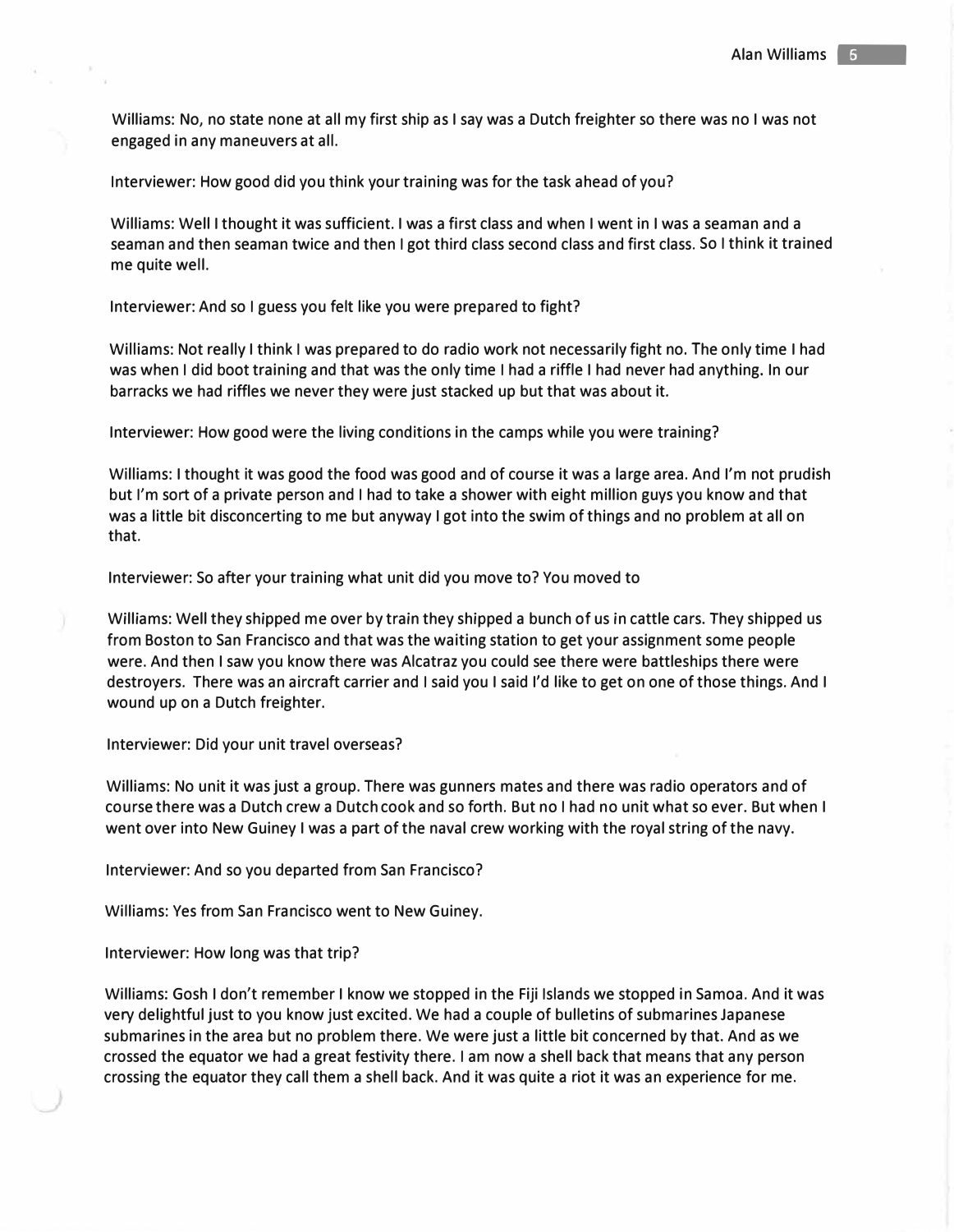Interviewer: So you had a really good time on the ship your conditions

Williams: Yeah I thought I did yeah.

Interviewer: how many soldiers were on board?

Williams: Gosh I couldn't tell you how many there were plenty soldiers there, there was plenty of soldiers. There was a detachment of oh I don't know how many maybe oh gosh I couldn't even tell you that I know it was loaded.

Interviewer: Okay

Williams: It was loaded

Interviewer: And when you finally landed you landed in New Guiney?

Williams: I landed in Gamma Dodo New Guiney yeah. That was close to the port there's port Mars vie and there's Milady Bay and I was in Milady Bay Gamma Dodo. Lada, Gamma Dodo all nice beautiful you know New Guiney names.

Interviewer: Were you housed in temporary or permanent barracks?

Williams: Well it was some where you had to have mosquito nets and it was up on a base because of the snakes. So again it was on stilts more or less and it was all enclosed and there were four of us in each in a place it was oh three or four times larger than this. And there was a cot there a cot there a cot there a cot here and you would have to sleep with a mosquito net.

Interviewer: Were there any cases of malaria or yellow fever?

Williams: I had malaria.

Interviewer: Did you?

Williams: Yeah when I first got there then they gave you a when you went to the mess hall you had to take a yellow pill what they call Atabrine. And I turned yellow actually you might say that because I was taking all of that yellow medicine.

Interviewer: Did you have any civilian contacts while you were in New Guiney?

Williams: Meaning what?

Interviewer: Get any civilians information form the

Williams: Well of course any information I got from my uncle and my brother was in the same area he was on an attack transport. And when I sent a letter and my uncle showed me you know I had to put there somewhere in the Pacific. I couldn't say exactly where I was or what I was doing. And ordinarily you would see that but they had the sensors they would just take a razor blade and cut things out. And I understand that yeah that was basically it.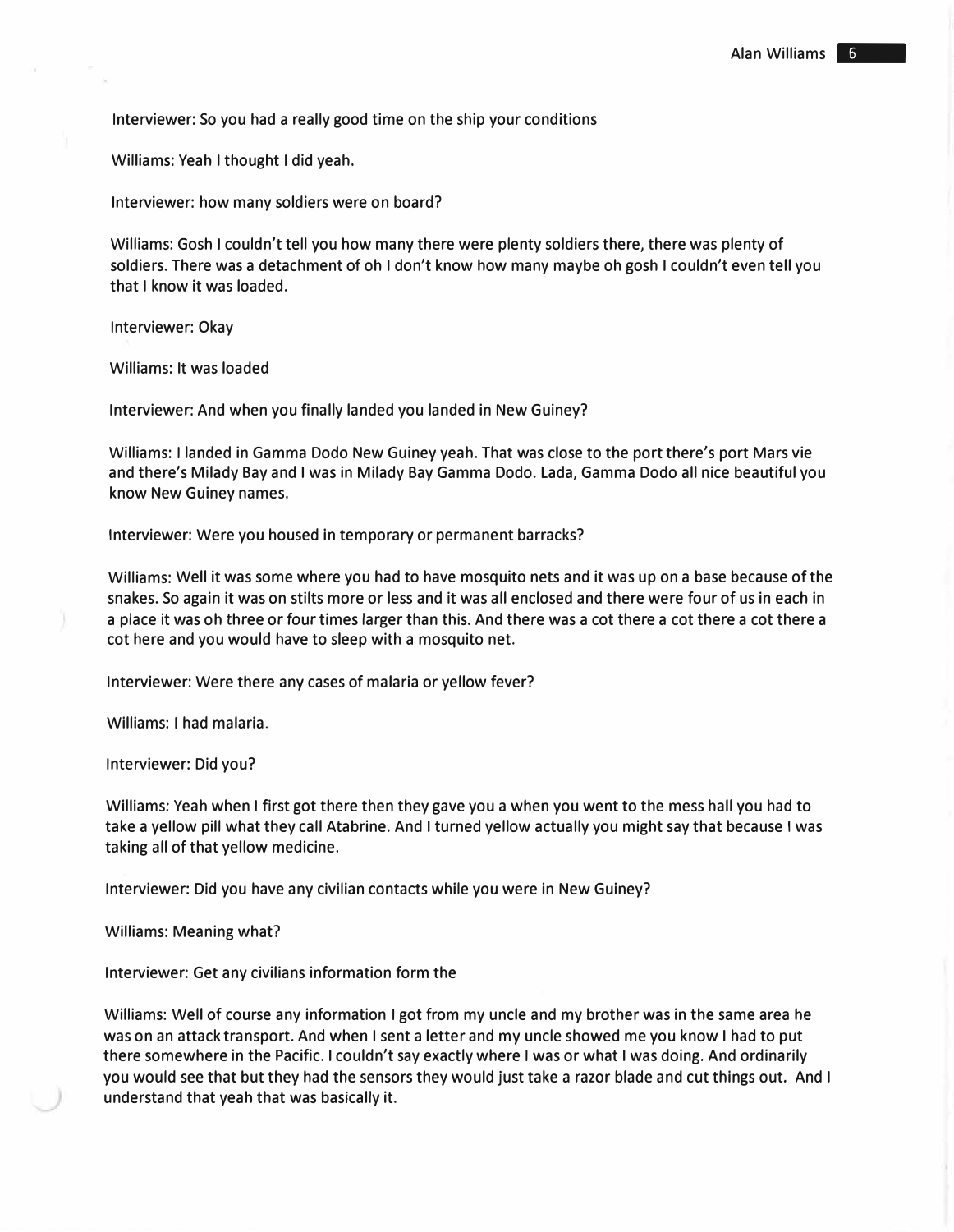Interviewer: Did you write home often?

Williams: As often as I could yeah. I had what they called a fleet post office number and I still remember it 717 that was my fleet post office number.

Interviewer: When you wrote home did you use code?

Williams: No I did not no.

Interviewer: When you first arrived and you guys would do would you go out on ships or did you just carry freight? You weren't really

Williams: Well we carried personnel.

Interviewer: So you did. Did you see any combat or any type of

Williams: No

Interviewer: Any type of

Williams: No I made some landings but that was about all. On a PT I made one landing and that was it I made several of those things.

Interviewer: And were you still in your same group?

Williams: Yeah I was assigned to the PT primarily because I mentioned because the radio operator had an appendicitis so I substituted for him. That was good duty in fact one of the radio men from the auxiliary control craft came into the radio station and he said any of you guys want to be aboard ship? And I said yeah I'd like to be I said I'm here working with the royal string navy and they are a nice bunch of people. And saw my commanding officer and I said could I get a transfer to the APC Auxiliary Patrol Craft? He said if you want Al and they waited and the ship in the meantime left. And then it hit a mine and it blew up so I was very thankful that the paper work didn't go through.

Interviewer: What was your impression of the officers and the NCOs in the command?

Williams: Some of them you know it's like the western movie the good the bad and the ugly. You know you've got some people who ware their buttons with pride and some think that they're legends in their own mind. But by enlarge they were really nice folks. I think that I had nobody that graduated from Annapolis at the time I had all of my commanding officer were 90 day wonders. They were college graduates and went to the VS program and by enlarge they were I will say wonderful people. I've met a couple of them one came aboard after I was there and I had my hair down like Tarzan and he said sailor get a haircut. And I told him exactly where am I going to get a haircut? And it wasn't exactly in those terms and the commanding officer called me in and he said I want you to behave yourself with the officers. And he was a 90 day wonder you know nice guy but you know where in the devil was I going to get a haircut in the middle of a jungle you know. Anyway I let it grow down like Tarzan I couldn't believe it.

Interviewer: So did you feel like these officers were adequate?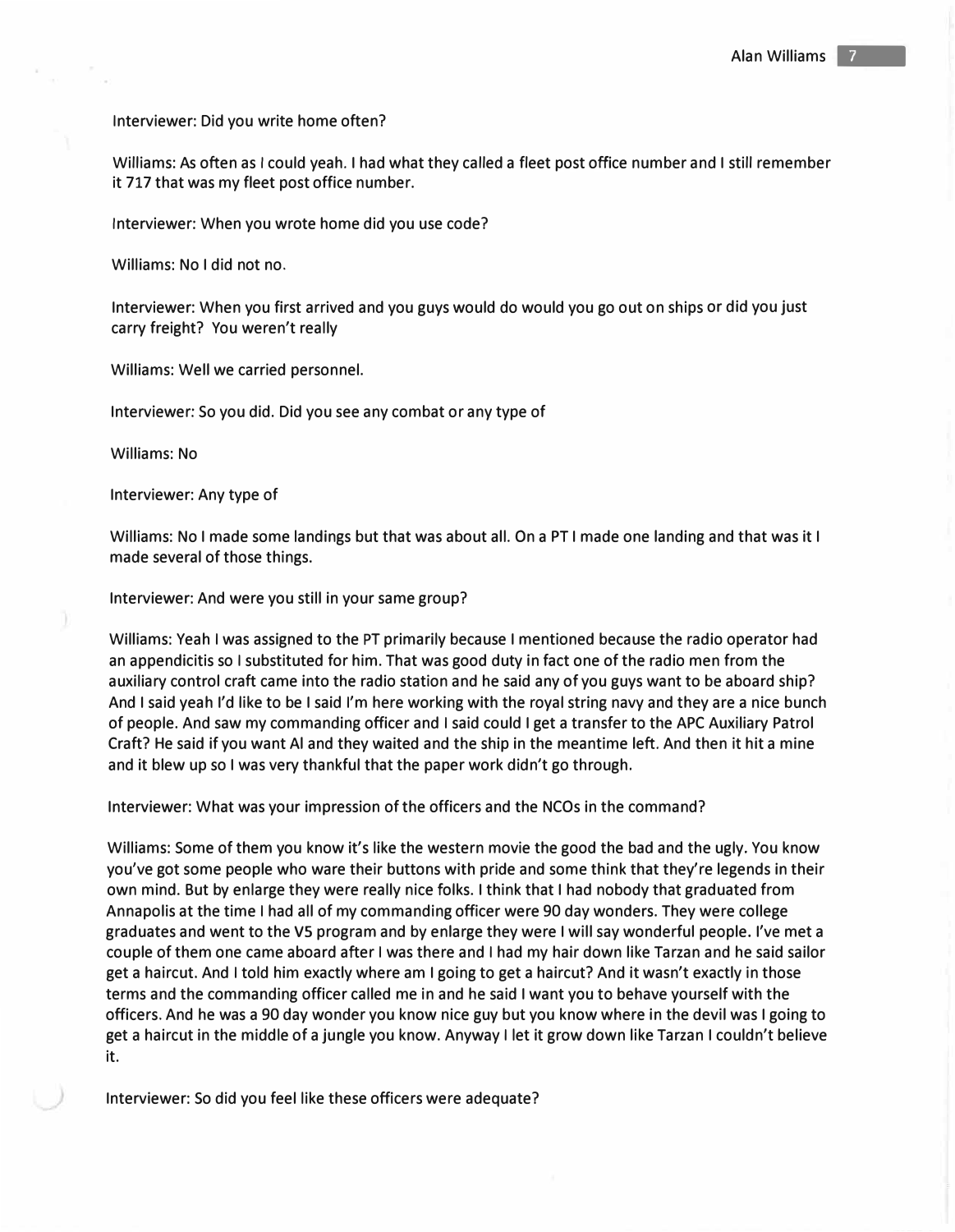Williams: I think by enlarge yes I think we were very fortunate to have the Annapolis's although any Annapolis graduate that I know that was in my command. Or at least they were these people who graduated were in the ROTC and the VS programs.

Interviewer: What kind of equipment and arms did you train with?

Williams: Just the regular Springfield you know just I think they came over on the Mayflower those<br>"iffles riffles.

Interviewer: And do you know who your commanding general was?

Williams: I had no commanding general. My we had Admiral Halzie and we had Admiral Nimitz and we had this is how we shook up I didn't realize this at the time. One week we were the fifth fleet and another week we were the seventh fleet, it was the same fleet. And so the Japanese for a little while thought we had two fleets out there you know with full contingent of aircraft carriers and destroyers and cruisers and battleships. But it was only one fleet.

Interviewer: What did you do in your free time?

Williams: Played cards.

Interviewer: Did you write a lot of letters?

Williams: No I did not I just my grandmother read a little bit of English but that was it no.

Interviewer: And most of your friends were already in the navy?

Williams: Yes in the service yeah.

Interviewer: Let's see did you play any sports to pass the time between invasions?

Williams: The only thing we had you know was volleyball.

Interviewer: Did you take any leave time? Did you go to Australia or

Williams: I took they gave me one week and I spent it in Sydney Australia. What a lovely lovely city that is and more than that the people were very gracious. We all had to wear uniforms today of course when the military are off base they can put on their civilian uniforms. We were not allowed we had to keep our uniforms on all the time.

Interviewer: So you ever experienced any type of combat or any type of in New Guiney did you have any missions where you were getting bombed in New Guiney?

Williams: No no further on up the line Landau at the top they were getting hit. We were not getting hit there in the Malady Bay area.

Interviewer: So you never really felt like you had to shoot anybody or you were going to get shot at?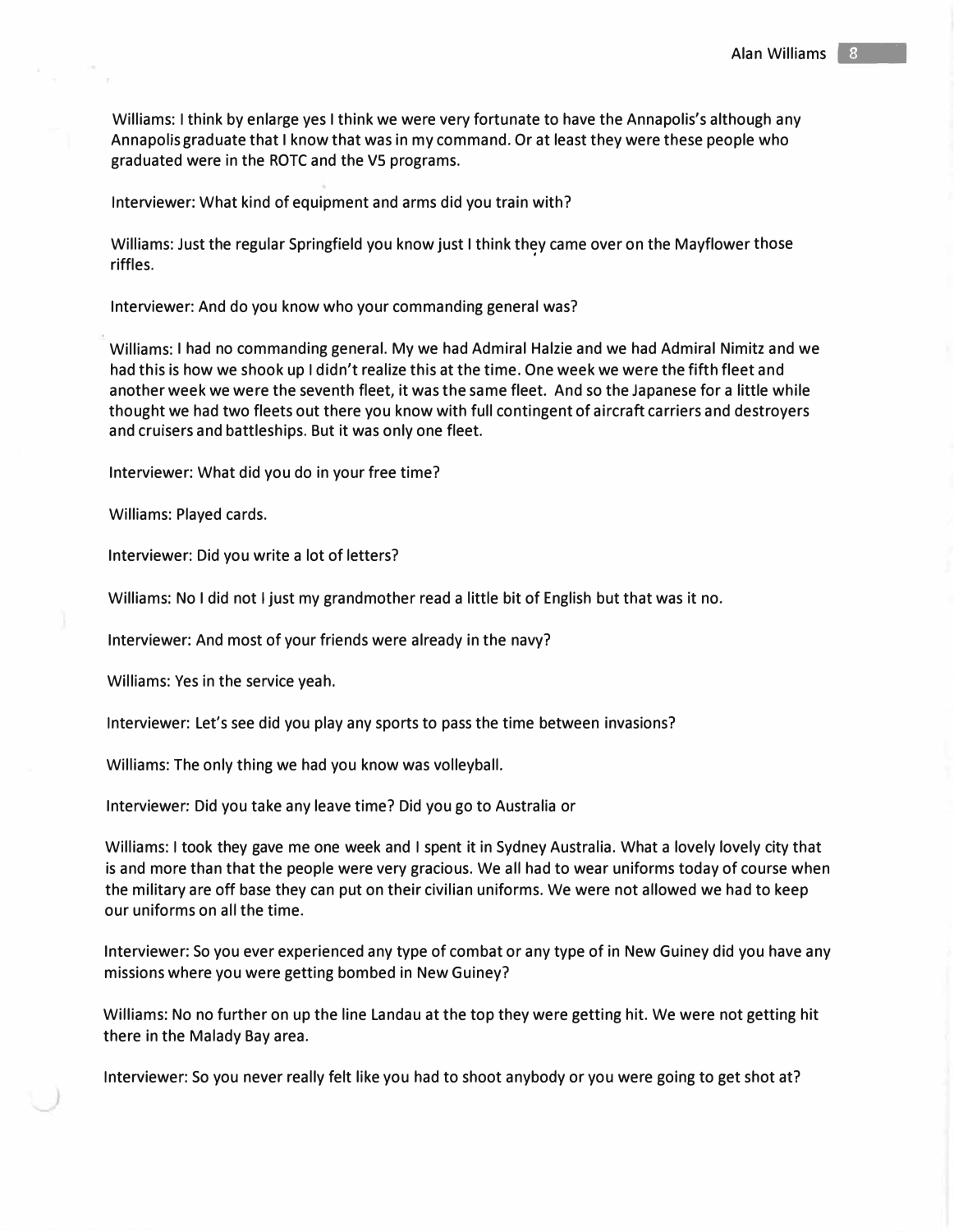Williams: No no no

Interviewer: How would you describe your cohesion in your group?

Williams: I would say adequate. Of course I didn't travel as I mentioned before the furthest I went was New York City and I was I thought I was I went to trade school and the other people went to high school so I felt a little bit self-conscious about that. But let me say that Uncle Sam through his gracious through his GI bill gave me five years of college.

Interviewer: Did you experience any sea rations or something in between?

Williams: No we had none. Occasionally they would make ice cream you know and something of that nature there. But we had powered eggs and we had spam you know something like that. So too enduring that mess but by enlarge it was eatable you know. But military food it depends on who you are and where you're located but by enlarge I was very satisfied.

Interviewer: How long were you out for sea would you go out and transport troops and just come right back or

Williams: Well we'd come back yeah we'd come back.

Interviewer: So what was the longest time you were on the

Williams: I don't recall the time it took. I would say probably a week or so you know as I say it was a liberty ship actually SS Salmistite yeah.

Interviewer: And did you take showers and shave and sleep on the ship I guess you did

Williams: Yeah yeah yeah

Interviewer: So it became like a mini home?

Williams: Yeah to some degree. You get out there in the sun and take it easy and watch the you would know anytime you'd see seagulls you'd know you were close to shore close to land.

Interviewer: Well you weren't out very long but when you were out did you ever experience when another ship would come close by and you guys would trade food or trade any

Williams: No we'd trade signals that's about all yeah.

Interviewer: Did you feel sleep deprived and over worked on the ship?

Williams: No not at all. One time I the junior commander asked me he said AI could you do something for me and I said yes sir. He said could you stand the watch the midnight watch he said my I'm getting transferred don't say anything but I'm getting transferred and my orders may come at any time. And he said I want you to accept that message and the message was of course in code. But he wanted me there so that was the only time that I had regular duty you know.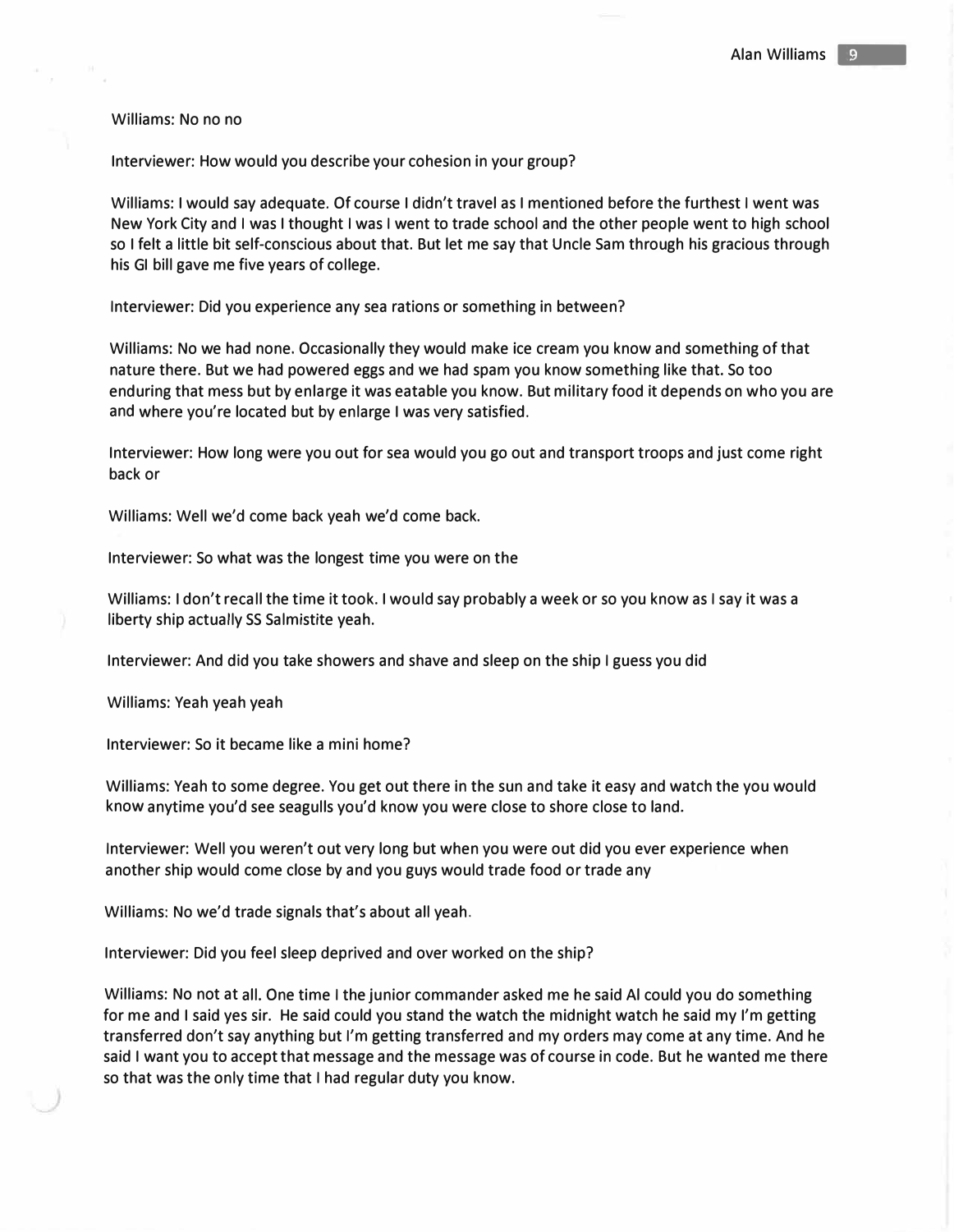Interviewer: And were you promoted during your service time?

Williams: Yes I was promoted three times yeah.

Interviewer: And did you feel that the promotions you received were that you deserved them that they were well deserved?

Williams: Well I guess everybody thinks they deserve something but again I worked hard I was you know I thought I was a pretty good radio operator. And in fact I still am a radio operator I talk with people all over the world. I have a nice antenna close to the house and talk to Argentina and on Sunday's I talk to Japan and talk to a radio network that I belong to.

Interviewer: We're you impressed with the quality of the enemy?

Williams: I only met one and that was I think at the time coming through we were looking at a ship coming in and it was they had a pilot that was picked up a Japanese pilot. And I was very much impressed at his mannerisms but more importantly here I thought all Japanese people were small but to erase that it was a nice looking and it was a college graduate. And I was in the interrogation room and he opened up his wallet and he had his family in there he had two children and so I was very much impressed. I only had one and then of course in one area I was at that we had a prison where a break where we had a couple of Japanese people there.

Interviewer: And so I guess you came to respect the average enemy soldier or would you use other words to describe it?

Williams: No I didn't you know I didn't know what happened there.

Interviewer: What about civilians and refugees did you have much contact with them?

Williams: No none at all no refugees and no civilians. The civilians I had actually were the natives in New Guiney and if we wanted a coconut for example they would climb up there for a cigarette a pack of cigarettes and a carton of cigarettes and that was a delight. I never smoked so when I got cigarettes I just so in order for us to get coconut fresh coconut and what we did with that was something else.

Interviewer: What part of an occupation force among civilians or were you part of an occupation force among civilians?

Williams: No no

Interviewer: Were you ever wounded?

Williams: No

Interviewer: So you never experienced any medical well you did get malaria.

Williams: Yeah I got malaria.

Interviewer: So how was the medical treatment?